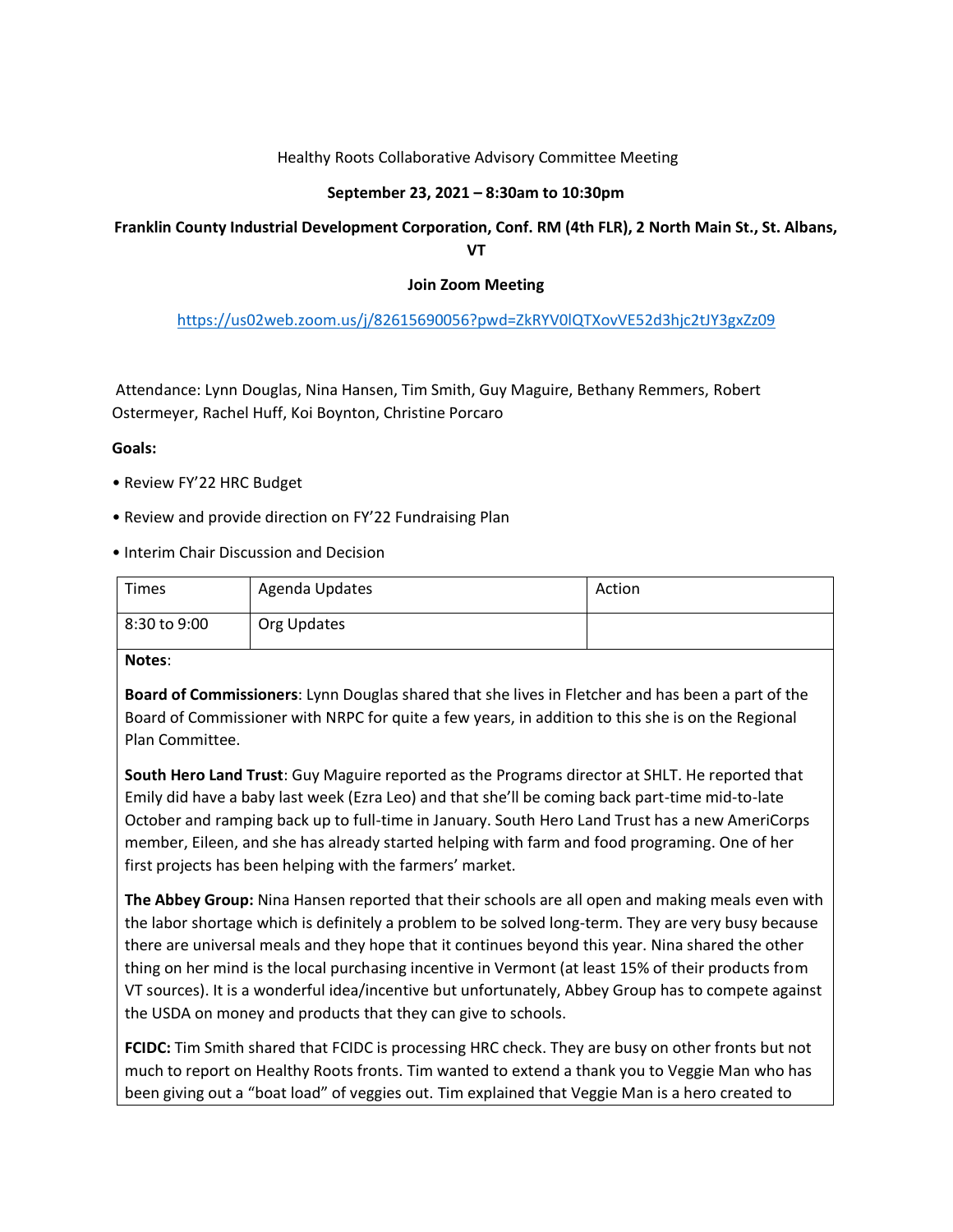help distribute veggies that have been grown and acquired by Vermont Organics, a company owned by Tim Camisa.

**NRPC:** Bethany reported that NRPC will be advertising soon for a Climate planner. They anticipate the new planner will be working on issues related to climate change for 75% of their time, and working on Brownfields and other areas for the remaining time. The position is partially funding through an allocation from the legislature for one year, will the opportunity to extend for three years.

**Farm to School:** Rachel shared solidarity in Nina's pain about USDA to get schools to percentage of local purchasing. Rachel reported that part of her work is to get schools prepared to submit that application for that reimbursement for local products. It has been fun getting to be back in-person at school with kids. She shared that her focus at the moment is looking for ways to create virtual support. Rachel also shared the she had fun doing gardening classes with SHLT and is looking forward to some cooking classes this winter in Grand Isle.

Koi added that Rachel has been hired directly by some school to do afterschool programming that is in line with Farm to School.

| 9:00 to 9:30 | <b>Budget Presentation</b> |  |
|--------------|----------------------------|--|

Notes:

Koi shared the PowerPoint budget presentation and emphasizes that one of the major focuses is long-term sustainability. While showing the FY21 Profit and Loss, she explains that HRC didn't start budgeting for Indirect until July 2020, and we had an increase in benefits and that explains the deficit that it shows. Koi shared that HRC acquired a VT Community Development Program ARPA grant that will cover that deficit.

Koi then share the full budget for FY22 which shows the programmatic revenue and expenses. Tim asked about the revenue under Corporate and wondered if HRC had talked with Plumrose for additional funding. Koi explained that she had been in touch over email but is going to get in touch over the phone. The Plumrose funding is under the "pending" category.

Koi shared that HRC has increased fringe and indirect. Indirect is 45% of the budget or 99.65% of salary and fringe.

Revenue: Raise \$342,928

309,642 toward FY'22

33,286 toward FY'21

81% Restricted

19% unrestricted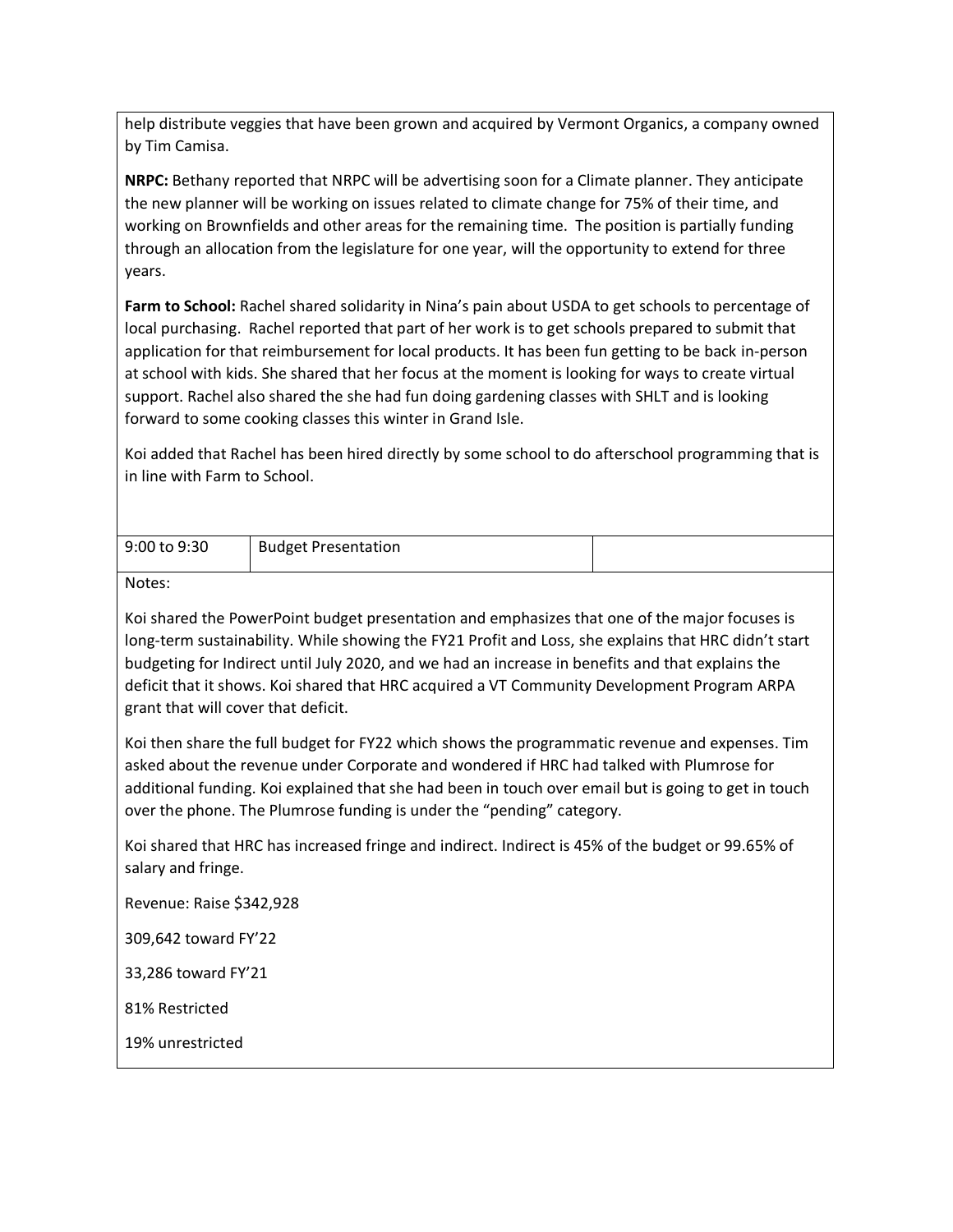48% is EDA grant which is a large portion of HRC budget for this year. Koi wanted to highlight this high percentage in terms of a funding source as the budget is being reviewed. The EDA funding is being used towards: Farm viability, STEM apprenticeship program development, and infrastructure.

Guy asked for clarification on what is EDA. Koi explained what it is and the different programmatic ties to that money and the difficulty spending it down. Koi also shared that we do expect to receive an extension for that funding which will be between a 6-9 month extension.

Koi explained that we did raise the budget and a bit in excess and have some grants that are pending.

Koi shared that in 2018 HRC's goal was to work over the next five years to diversify funding with a focus on increasing community support through individual and major donors. Healthy Roots was still at the hospital at this point but knew that is was not where HRC was going to be long-term. The focus was on diversifying income and also looking towards individuals' campaign. Koi expressed that it would be great to get feedback from the committee to see if that is where we want HRC to be going.

Koi showed that we no longer have NMC funding but that HRC has replaced it with other areas. HRC has a revenue mix with philanthropic giving which has grown with more foundation coming on board. There was recently another anonymous donor who gave \$10,000. HRC has government funds from EDA and VCDP, which has increased a lot over the past year. HRC had earned income from the Farmers to Families food boxes but since then HRC has not seen much other earned income and don't for FY'22. HRC has a base of non-profit partners through SHLT, FCIDC, Salvation Farms and the VT Food Bank that have provided direct or pass through grant funding. HRC corporate and individual funding has not grown that much but the staff has also not found the time to focus on it just yet but Koi shared that she was hoping to share a plan today to see if it makes sense for us to dedicate some time to it. Denise shared that it is was nice to see HRC's diversified income, even without growing the individuals campaign.

| $9:30$ to $10:15$ | <b>Fundraising Presentation</b> | -Tim to put Koi and Christine in<br>touch with Blue Cross Blue<br>Shield. |
|-------------------|---------------------------------|---------------------------------------------------------------------------|
|                   |                                 | -Tim, Koi and Christine to meet<br>about corporate funding.               |

Koi shared that the goal for fundraising is \$345,000 which is beyond the operating budget. With additional unrestricted funding HRC could build a little reserve for ourselves so that if opportunities come up HRC will be able support them. HRC has currently reached 90% of that goal and has met 100+% of the operating budget with \$72,000 pending. Guy asked if there is a reserve now and if there is any reserve money to pass over year to year. Koi responded that there is no reserve right now but that HRC is working with the VCDP to fill the deficit from last year.

Koi then shared the proposed focus areas FY'22 fundraising: Launch individuals' campaign, raising of \$5,000 in unrestricted funds and build out corporate sponsorship model raising \$15,000. Leverage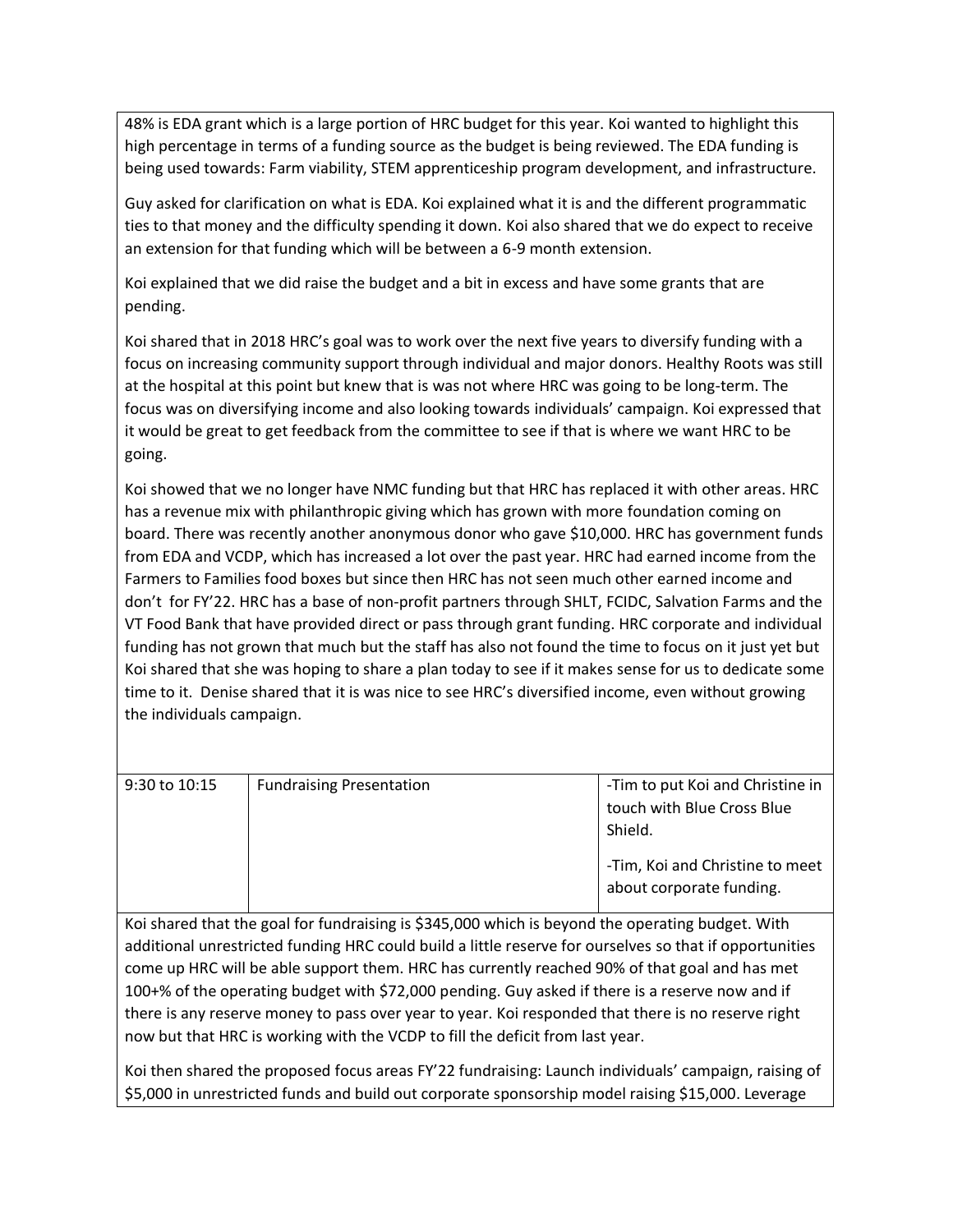partnerships to increase govt/public, raising \$225,000 towards existing programming. HRC has an application with VHCB for \$50,000 which could help us attain that goal. If HRC wanted to launch an individuals' campaign there would be work that we would need to do to make it compatible within NRPC and to create an easy way for people to donate through HRC website and social media. The plan would include launching a seasonal Eaters Newsletter (3,000 eaters), an email campaign to growers and makers, taking part in giving Tuesday, tying donation to event registration, and a Spring 2022 Annual Appeal Email. Koi mentioned that Emily has shared concern about soliciting growers and makers and there being overlap and making sure that we are being respectful of that. Total cost to execute is estimated at \$8,125.

Denise highlighted that it is costing more to execute than the amount of money that we would be able to bring in. Koi said that from what we have been hearing, \$5,000 is actually ambitious attempt for first year. Koi wants to know from the group if that is realistic. Nina asked if In Good Taste would be taking place this year. Koi explained that it is not off the table but we have been discussing alternatives for what can take place. Nina then had a question for Denise about the success of the Friends of Lake Champlain and wondered if there was any information about that success that we could transfer to HRC. Denise shared that membership incentives can work and that events are a lot of work but they have the ability to bring in a lot of money. Lynn added that as a longtime board member of a non-profit in Burlington and with COVID and advances in technology they have been able to make more money virtually than with in-person events. They updated their website (way to join, way to donate, way to donate monthly). Lynn emphasized that once a campaign has started, you have to make it very easy for people to give.

Tim reminded folks that In Good Taste was never designed to be a fundraiser. It is used to educate, market and promote local food and wanted to make sure the group was not conflating the two. He also shared that HRC needs to have consistency and regularity to the campaign.

Guy shared that one of the things SHLT does is some research into their donors: where they live, whether they concentrated in certain places, whether there are areas not represented, finding out why people are donating to those programs and use that language in campaigns. Guy also wanted to highlight that the start-up cost for fundraising might be higher in the beginning but that it will cost less down the line. Rachel shared that HRC should make sure everything we do is predictable and reliable. Robert cautioned that this year might not be a great year for giving and that while last year was good, this year there might be some donor fatigue. Koi summarized that she was hearing two options: going for the membership style or doing the softer sell of the newsletter at first. Denise shared that becoming a member vs being a friend is different. Members expect something in return. If you break down what HRC is doing (feeding people local food in our community) how does HRC get that message out there and get community members to support. Guy explained that there is a membership structure for non-profits that has to do with the internal structure of the non-profit. That membership structure can have a certain sense of involvement and ownerships for non-profits so he would caution using the word "members" and that "friends" would potentially be more accurate. Koi added that HRC should focus more on the friends concept with making it easier to give through existing mechanism and using the newsletter to engage those eaters. Koi then asked how the committee felt about the larger campaign for giving Tuesday and in the spring. Nina shared that the competition on giving Tuesday is really tough but thinks a spring campaign could be effective.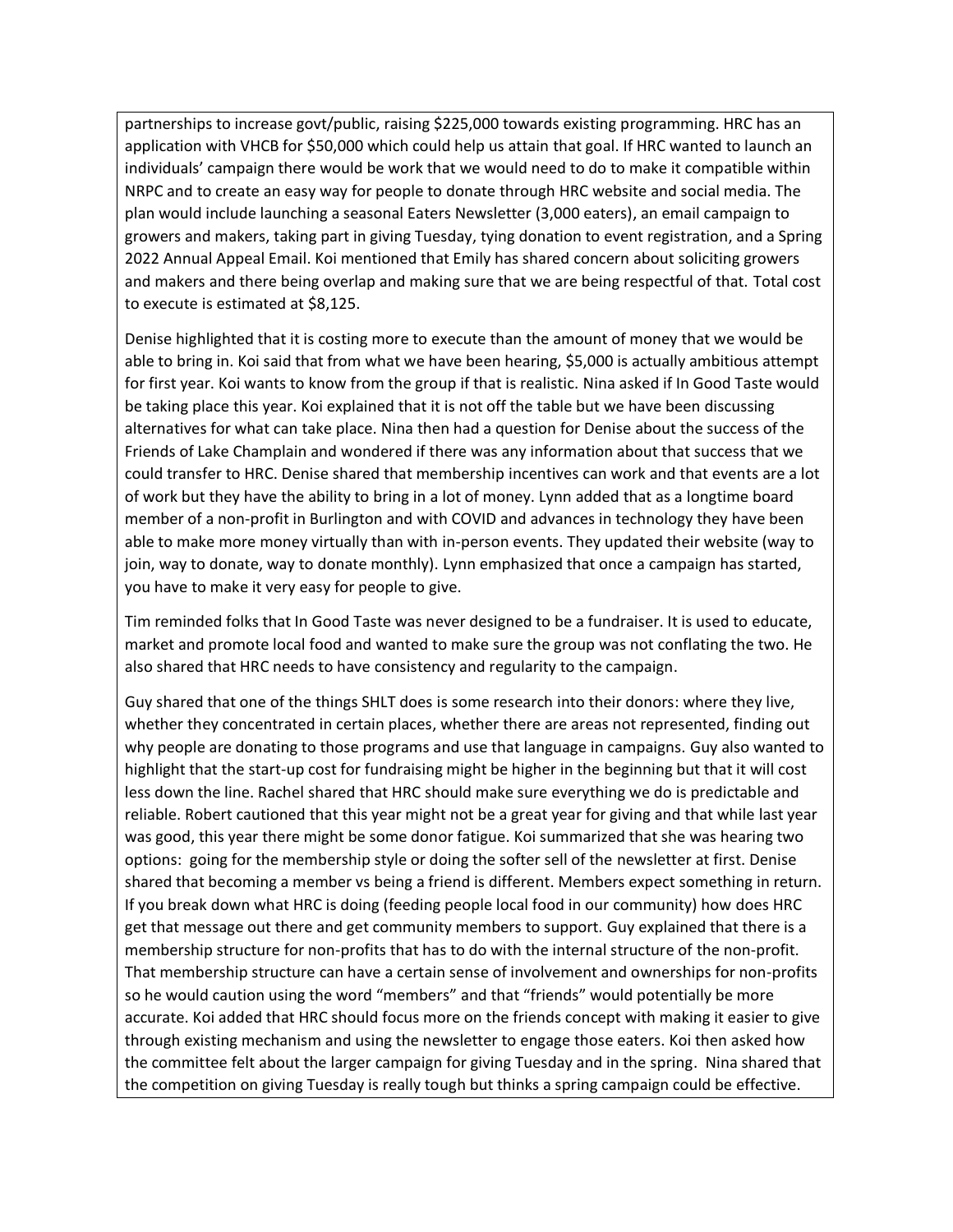Rachel expressed liking the lighter touch, working through existing mechanisms plus the eater's newsletter and focusing on telling the story of what HRC does with an easy way to donate included. Bethany added that she thinks this is a great direction to be moving in but we still will need to identify how to be efficient in launching the friends program. If Healthy Roots loses "\$3000" in unrestricted funds, that will take away from our ability to use those funds to leverage other dollars.

Denise makes a motion to adopt a HRC friends campaign to raise unrestricted funds to support access to local food in our community. Nina seconds. All in favor. Motion passes.

Koi asked for input about HRC's plan to build out a corporate sponsorship model. Tim expressed that businesses could have been affected by COVID. Lynn asked if there are grants that HRC applies to locally. Koi shared that we have gone to places like Yankee Farm Credit, the coop and Vermont Federal Credit Union for events like In Good Taste and the Land Link Project event. Koi explained that we have been going after government and foundation grants but that local giving has been low. Lynn shared that she had seen that Union Bank has who they donate to online. She expressed that if people visit those websites and see who they are giving to, they would then visit the HRC website. Robert asked who we would be reaching out to for corporate funds. He shared that CVOEO has tried a bunch of outreach and it has been very difficult. Denise added that some of the local businesses feel like they get asked a lot and that they feel like the bigger businesses are not solicited as much as the smaller guys. Koi added that perhaps HRC should focus on friends and then put corporate sponsorship on the side. Tim shared that he has a contact at Blue Cross Blue Shield that he will put Koi and Christine in contact with. He also said that we can definitely go back to People's Trust and Yankee Farm Credit and in terms of Union Bank it really helps to know someone on the board.

| 10:15 to 10:30 | Wrap up (interim chair) |  |
|----------------|-------------------------|--|
|                |                         |  |

Notes:

Koi asked if the Advisory Committee would want to elect an interim chair or if we should wait until Emily returns. The commitments are meeting with Koi and Christine once a month, facilitating the meeting and reviewing notes after. Denise shared that it is long enough of a break for an interim chair but that if we are comfortable waiting until after Emily comes back she supports that.

Koi asked if the Advisory Committee would be interested in opening up a seat to FC NRCD. Koi added that we did include NRCD in the rules of procedure but we will check in with Catherine to determine if there is a process through NRPC.

Denise makes a motion to nominate someone from FC NRCD to join the HRC Advisory Committee. Robert seconds. All are in favor. Motion passes.

Moving meeting to every other month. Next meeting will be November 18<sup>th</sup> 9am-11am. Then the next meeting would be January 27<sup>th</sup> from 9am-11am.